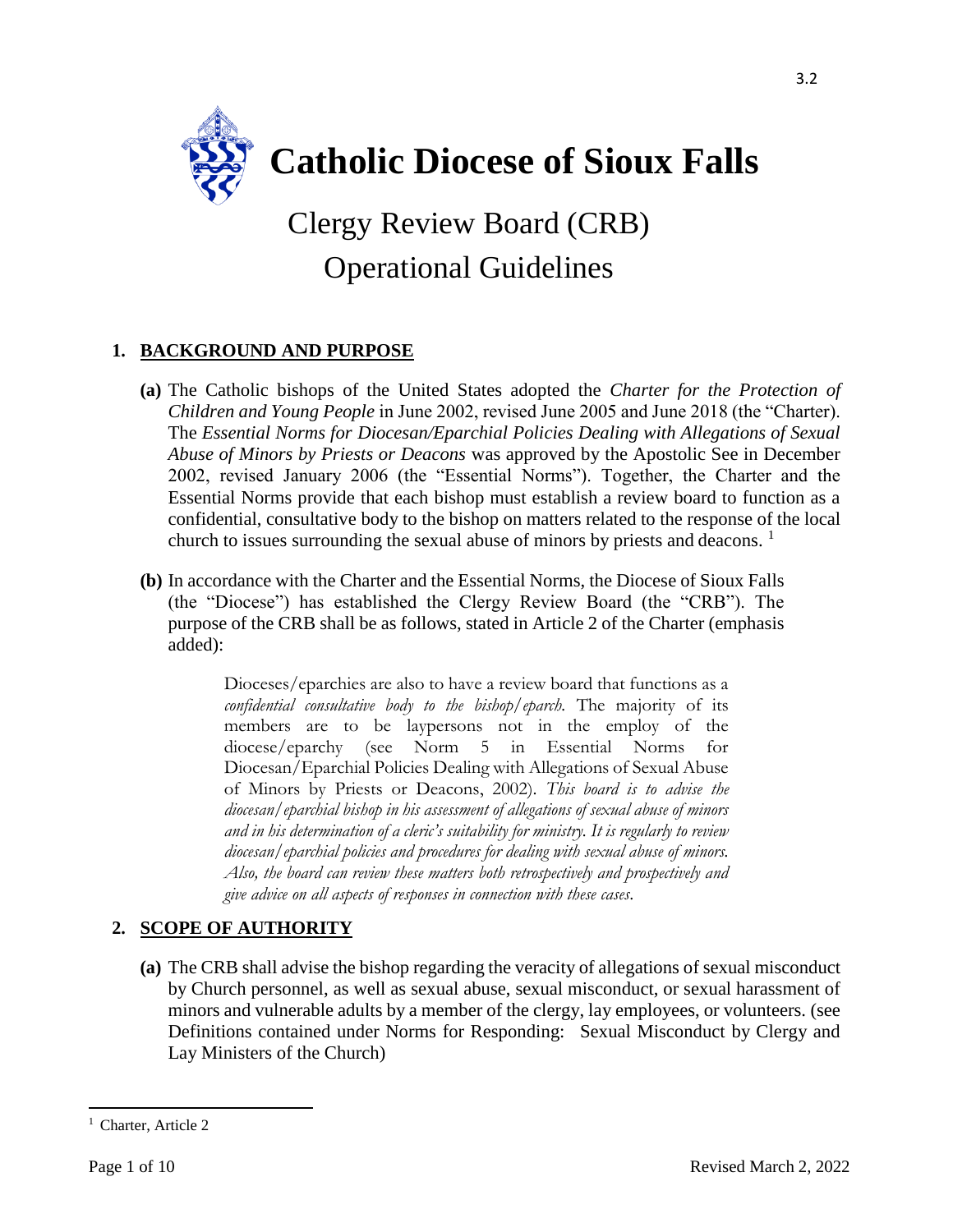Clergy Review Board Operational Guidelines Page 2 of 10

> **(b)** The CRB shall also advise the bishop regarding his determination of a cleric's fitness for public ministry.

## **3. DUTIES AND RESPONSIBILITIES**

- **(a)** Confirm that law enforcement has been notified of allegations of criminal conduct.
- **(b)** The role of the CRB is not investigatory; rather it shall evaluate evidence presented by the investigator and, in turn, offer advice to the bishop.<sup>2</sup>
- **(c)** The duties and responsibilities of the CRB are as follows (See also 5. Board Proceedings for a description on the measures by which the CRB is to advise the Bishop):
	- (i) in those instances, where the accused has been found not guilty of criminal conduct by civil authorities or has been investigated by civil authorities without prosecution, to advise the bishop in his assessment of allegations of sexual misconduct by Church personnel to make the determination of credibility (to evaluate the validity of allegations);
	- (ii) to review the findings of the Diocesan investigation and to advise as to whether the allegation appears to be substantiated by clear and convincing evidence;
	- (iii) to advise the bishop in his determination of suitability for ministry of priests or deacons accused of sexual abuse of minors or of vulnerable adults; this form of advisement shall typically be in those instances where a cleric has been found not guilty of criminal conduct by civil authorities or has been investigated by civil authorities without prosecution;
	- (iv) to review Diocesan policies on sexual abuse of minors and vulnerable adults;
	- (v) to advise the bishop, as requested, on all aspects of these cases, whether retrospectively or prospectively; and
	- (vi) to perform such other duties consistent with its purpose and scope of authority as may be requested by the bishop.

**(d)**Such counsel shall derive from the CRB participating in the following kinds of activities:

- (i) reviewing the investigative report, physical evidence, electronic information, and other documentation as appropriate;
- (ii) designating one member of the CRB to review the cleric's personnel file in its entirety and to provide a summary report to the full CRB;
- (iii) consulting with the investigator; and
- (iv) hearing the accused as appropriate.
- **(e)** In assessing a cleric's suitability for ministry, the CRB may consider any factors it deems appropriate to assist in the restoration of justice and the reform of the cleric, including the following:

(1) nature and severity of misconduct/behavior, (2) type of actual harm, (3) duration of misconduct/behavior, (4) recurrence of misconduct/behavior, (5) passage of time

 $\overline{\phantom{a}}$ 

<sup>2</sup> Essential Norms, 4.a.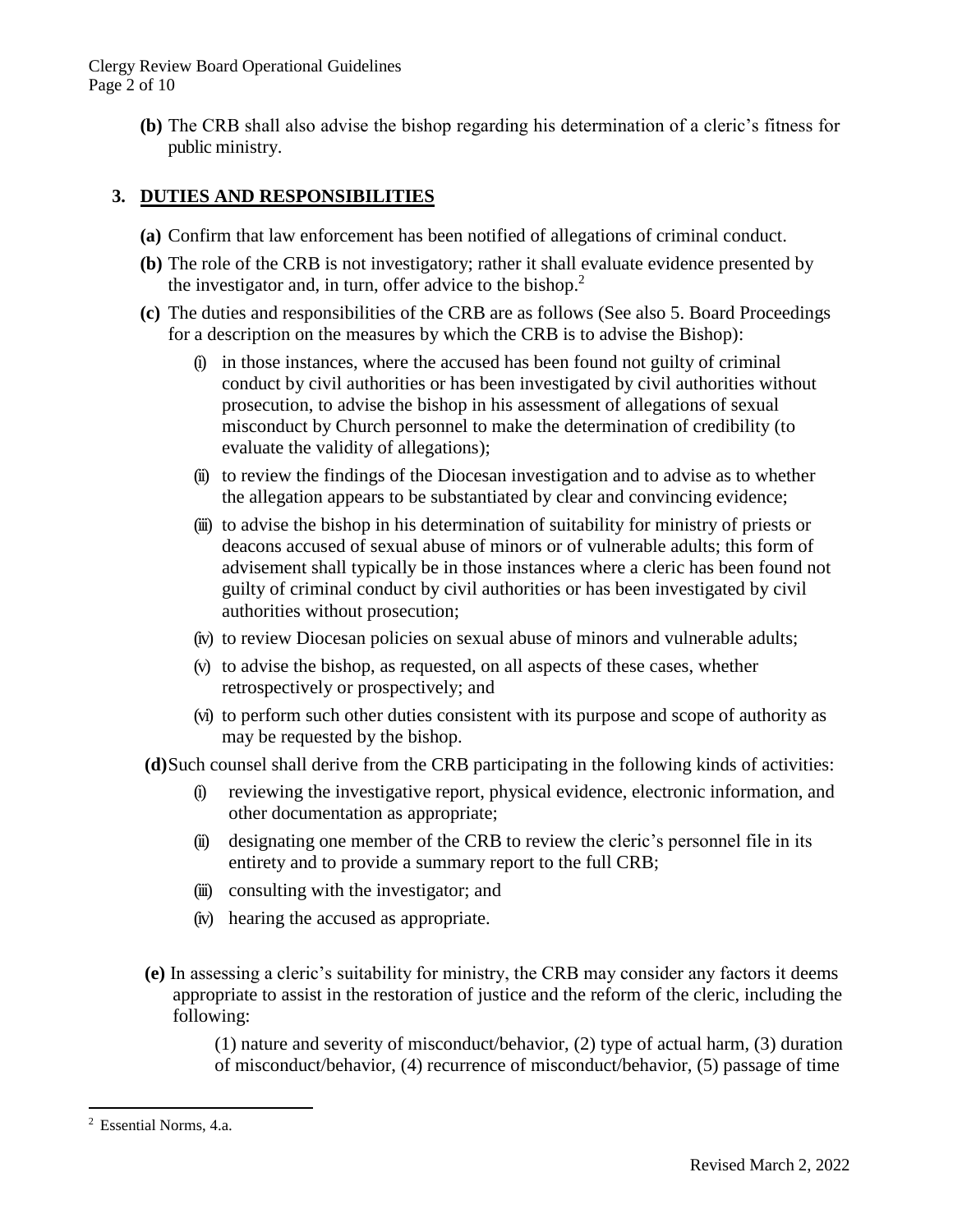Clergy Review Board Operational Guidelines Page 3 of 10

> since misconduct/behavior, (6) physical, spiritual, emotional, and/or psychological harm misconduct caused others, (7) likelihood of recurrence, (8) level of selfawareness/honesty, (9) acceptance of responsibility/remorse, (10) corrective actions taken/evidence of rehabilitation, (11) openness to changing behavior, (12) mental health/psychological evaluation, (13) physical health, (14) current support and accountability system, (15) availability of a ministry environment in which the cleric is most likely to succeed, (16) presence of multiple challenges, and/or (17) future community impact.

### **4. BOARD COMPOSITION<sup>3</sup>**

- **(a)** The CRB shall be comprised of a minimum of five but no more than nine voting members.
	- (i) At least five CRB members shall be laypersons who are not in the employ of the Diocese. These five members are to be known by others to have outstanding integrity and good judgment. Each of the five members are to be in full communion with the Church.
	- (ii) The remaining members of the CRB may be employed by or ordained for the Diocese. The bishop may appoint other participants in a non-voting capacity on the CRB. In appointing others as participants, the bishop should designate the role of the person in relation to the CRB.
- **(b)** Each member is appointed for a five-year period, which may be renewed. Upon adoption of these Guidelines, staggered terms shall be assigned to existing CRB members.
- **(c)** At least one CRB member shall be an experienced pastor of the Diocese, and at least one member shall be an expert in the treatment of child sexual abuse. Additional professional skills desired among members of the CRB include:
	- law enforcement
	- judiciary/attorney
	- health care providers
	- mental health practitioners or sex abuse prevention counselors
	- teachers
	- corporate executives
	- victims or relatives of victims of sexual abuse

All members of the CRB should be attentive to the necessity of providing the bishop with objective judgments regarding the matters brought before the board. At all times the CRB should be free to carry out its responsibilities within the authority granted it and in accordance with the Charter and Essential Norms. The process for offering advice and determining its recommendations should be free from intimidation, undue influence, or any appearance thereof.

- **(d)** All members of the board are asked to review and agree to uphold the accompanying **Code of Ethics Agreement** (Appendix A).
- **(e)** Any vacancy on the board shall be filled as soon as is feasibly possible by the bishop. The

 $\overline{\phantom{a}}$ 

<sup>3</sup> Essential Norms, 5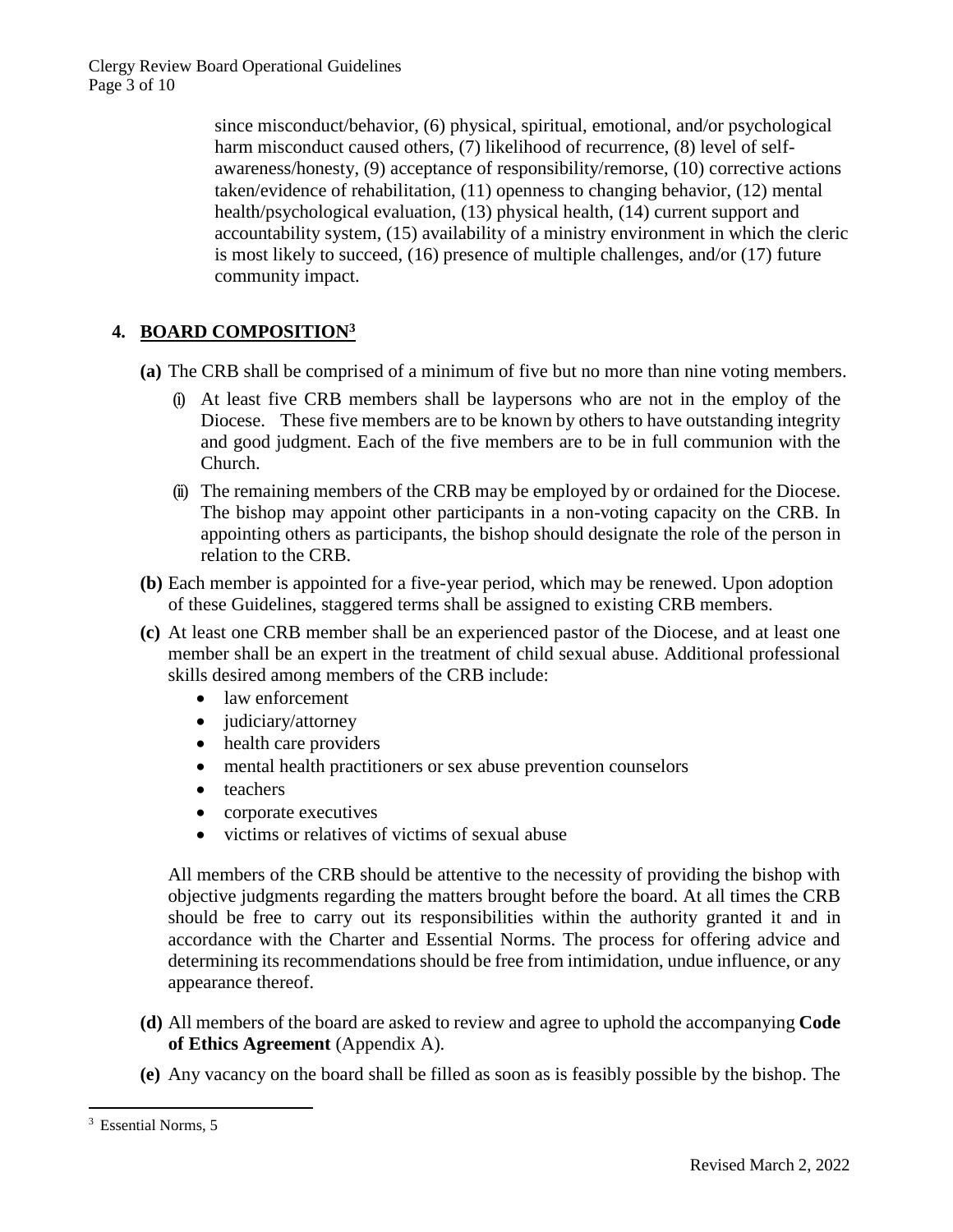Clergy Review Board Operational Guidelines Page 4 of 10

> bishop shall solicit input on potential new members from existing CRB members before making any appointment.

#### **5. BOARD PROCEEDINGS**

- **(a) Resource Panel**. The diocesan Chancellor, Victim Assistance Coordinator, Safe Environment Coordinator, Vicar for Clergy, Promoter of Justice, and/or the diocesan attorney, including varying combinations thereof, shall serve as a resource panel for the CRB. The panel may, from time to time, participate in the meetings of the CRB. Their presence shall be announced to any persons asked to come before the CRB and their role as non-voting members explained.
- **(b) Confidentiality and Ethics.** The information received by the Review Board, unless independently made public, is to be held as strictly confidential. The discussions that occur at meetings of the Review Board are confidential, except that they may be shared with the Bishop or his delegates at the request of the Bishop. Confidentiality is an essential element of service on the Review Board. See Chapter 6 for more information.
- **(c) Interactions with Alleged Victims/Accused Clerics**. No member of the Review Board will speak with or interact individually with an alleged victim or an accused cleric, except within the scope of the member's work with the Review Board.
- **(d) Recusal**. Members shall recuse themselves from a matter in accordance with the circumstances enumerated in canons 492 §3, 1298  $& 1448<sup>4</sup>$  See Chapter 7 for more information.
- **(e) Clergy File Review**. Any time a case involving a cleric is referred to the CRB, a member of the CRB is selected by the CRB to review the personnel file. The file review is coordinated with the Chancellor and completed at the diocesan Chancery. Upon the completion of the file review, the CRB member authors a summary of the file's contents to the entire CRB. The summary is typically provided in preparation for a meeting to be held between the CRB and the clergy.

#### **6. AREAS OF CONSULTATION: MEASURES**

 $\overline{\phantom{a}}$ 

The CRB shall use the Diocesan Sexual Misconduct Policy as its guide and reference when responding to referrals it receives. In doing so, the CRB relies on the Chancery to ensure the policy is consistent with any revisions made to Church law (including normative procedures promulgated by the Holy See), the *Charter*, and other applicable resources. The CRB will, in turn, be asked to advise on the following areas:

**(a) Fitness for Ministry.** Any minister entrusted with the sacred privilege of ministering in the name of the Catholic Church within the Diocese bears the responsibility of conducting

<sup>4</sup> Can. 1448 §1 The judge is not to undertake the hearing of a case in which any personal interest may be involved by reason of consanguinity or affinity in any degree of the direct line and up to the fourth degree of the collateral line, or by reason of guardianship or tutelage, or of close acquaintanceship or marked hostility or possible financial profit or loss.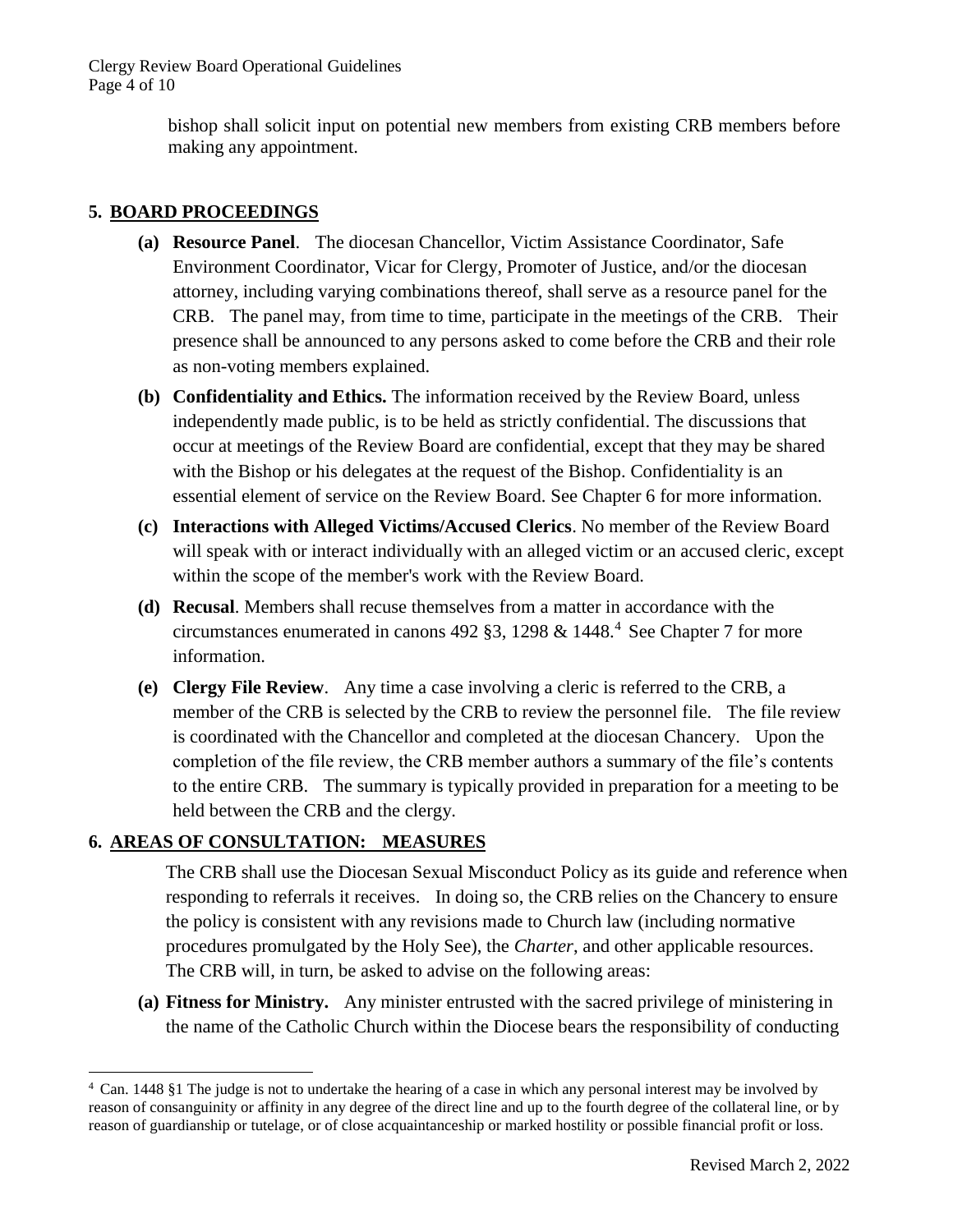himself in accord with the Code of Conduct. When concerns over conduct are brought forward pastoral approaches to promote the minister's sense of personal responsibility for the inappropriate acts are provided to him. The pastoral approach may also involve clinical assessment and/or therapy in an effort to rehabilitate the minister. Drawing on the professional expertise of the CRB's membership, the CRB advises on the fitness of a minister for public ministry. Determinations are based on the information gathered in the personnel file and through its direct interaction made with the accused minister (See also 3(c)(iii) determination of suitability and 3(e) criteria for fitness).

- **(b) Cooperation with Law Enforcement**. The Diocese of Sioux Falls cooperates with law enforcement regarding all allegations of sexual abuse of a minor. Before an allegation is referred to the Review Board, the diocesan attorney shall have referred the allegation to the appropriate local prosecutor and/or to the Attorney General of South Dakota; likewise, the Victim Assistance Coordinator encourages victims to report directly to law enforcement. Should law enforcement request the Diocese to defer an investigation of the allegation until the applicable law enforcement investigation is complete, the Diocese and its Clergy Review Board shall cooperate with such a request.<sup>5</sup> The CRB advises on whether the full cooperation with law enforcement set forth in Diocesan policy has been carried out effectively and in a timely manner.
- **(c)Review of Investigative Findings**. Before an allegation of sexual misconduct by Church personnel is referred to the CRB, the Diocese will appoint an investigator to investigate the allegation. If the allegation is more appropriately investigated by another diocese or religious order, the Diocese will coordinate with that diocese or religious order to ensure that the allegation is investigated. At the next scheduled meeting of the CRB, the diocesan attorney will update the CRB regarding any pending investigations. Upon completion of the investigation, the Diocese will refer the allegation, including the investigative report and supporting exhibits, to the CRB for its review. The CRB advises on the completeness of the investigative report.
- **(d) Provision for Preliminary Investigation**. On rare occasions the CRB may be asked to advise on the credibility of an allegation that has been received by the Diocese. This consultation would be given before the results of a formal investigation are known and only when certain, specific conditions have both been met:
	- (i) law enforcement has been notified of the allegation and determined that no further investigation would be made by it at that time, and
	- (ii) the accused cleric has not been notified of the allegation.

The CRB would, in this rare scenario, be asked whether the allegation is credible (*see Sexual Misconduct by Clergy and Lay Ministers of the Church: Norms for Responding,* 

 $\overline{\phantom{a}}$ <sup>5</sup> Essential Norms, 11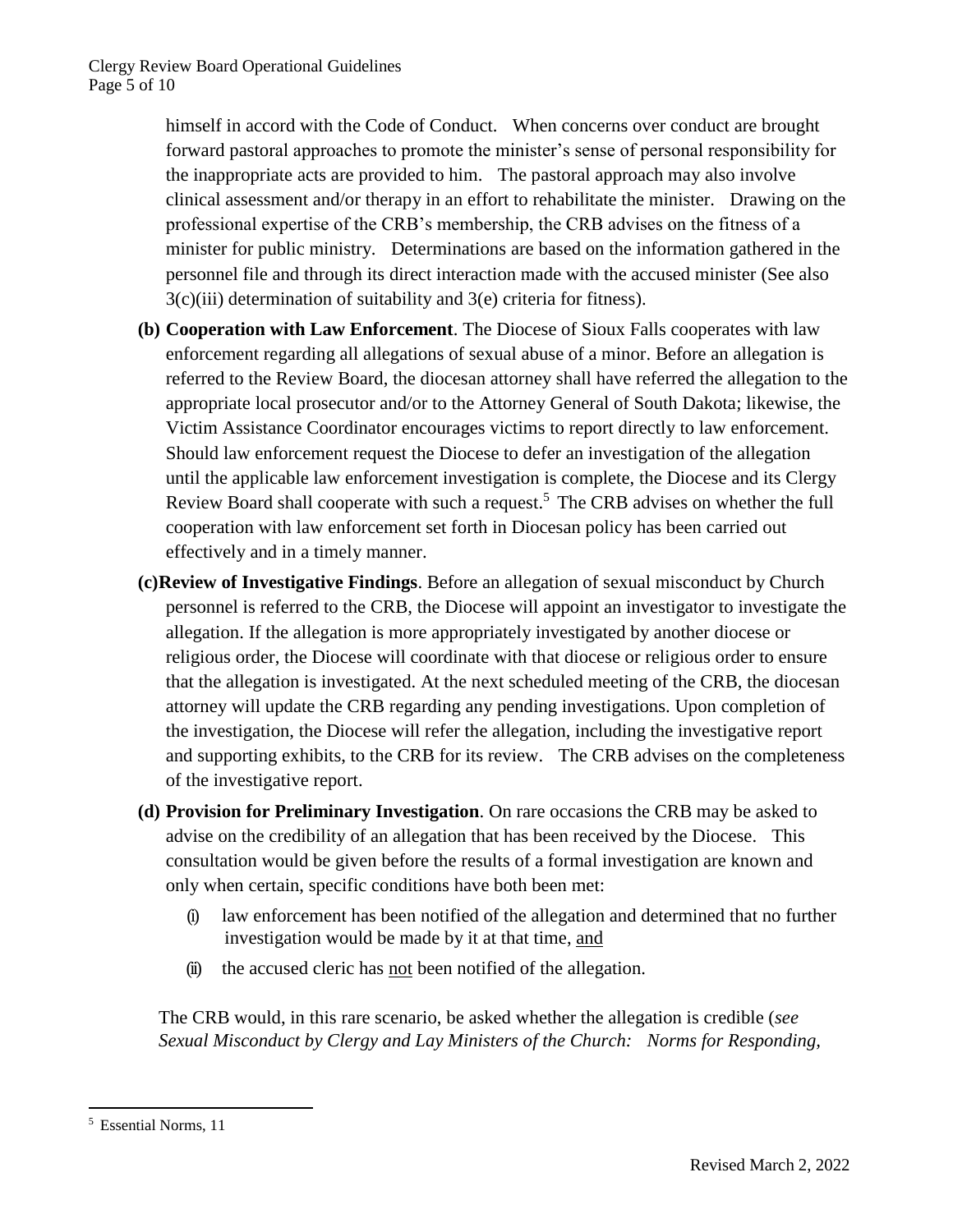*Chapter III, Definitions*). This provision is set forth in light of Article 5 of the *Charter for the Protection of Children and Young People*.

- 1) Should the CRB advise that the allegation is credible based on the information provided by the person making the allegation, an investigator shall be appointed in accord with the Norms for Reporting: Sexual Misconduct by Clergy and Lay Persons. At which point, the individual against whom the credible allegation has been made will be notified of the allegation and placed on a leave of absence pending the results of the resulting investigation.
- 2) Should the CRB advise that the allegation is not credible, the CRB shall advise the Bishop and, in turn, any individuals functioning in supervisory roles applicable to the situation, as to whether or not it is appropriate to inform the individual who has been accused. Protection of the reputation of the accused and protection of the reputation of any who brought the allegation, presuming it was made in good faith, shall be the principle considerations of the CRB when it makes its recommendation. See also  $3(c)(i)$ . in instances where criminal investigations by law enforcement did not resolve questions.
- **(e)Presumption of Innocence.** "During the investigation the accused enjoys the presumption of innocence, and all appropriate steps shall be taken to protect his reputation. The accused will be encouraged to retain the assistance of civil and canonical counsel and will be promptly notified of the results of the investigation."<sup>6</sup> Thus, the CRB would be asked to advise on whether this presumption has been upheld during any investigations, Diocesan administration of concerns brought forward, and/or canonical proceedings that were decreed by the Bishop.

## **7. NORMATIVE PROCEDURES**

**Chair of the Review Board**. The Review Board will select a Chair from among its members. The Chair presides at meetings and, in coordination with the diocesan chancellor, sets the agenda for the meetings. When the Chair is unavailable for a meeting, the Review Board will select another member to preside at that meeting. Where appropriate, the Chair serves as the public representative of the Review Board in the rare instance this would be needed. At least annually, the Chair will meet personally with the Bishop to report on recent activities of the Review Board.

**Board Orientation**. Before a CRB member attends his or her first board meeting, the board chair shall speak with the new board member to familiarize him or her with the responsibilities and tasks of the position. Specifically, the board chair shall inform the new board member of the process used by the CRB to assess allegations and the expectations of confidentiality. The new member shall also be provided with a copy of these Guidelines and the Diocesan Sexual Misconduct Policy. The bishop and/or his designate, at his discretion and in his determination, meets with new CRB members to acknowledge the importance of their service and the significance of their work in the life

 $\overline{\phantom{a}}$ 

<sup>6</sup> Essential Norms, 6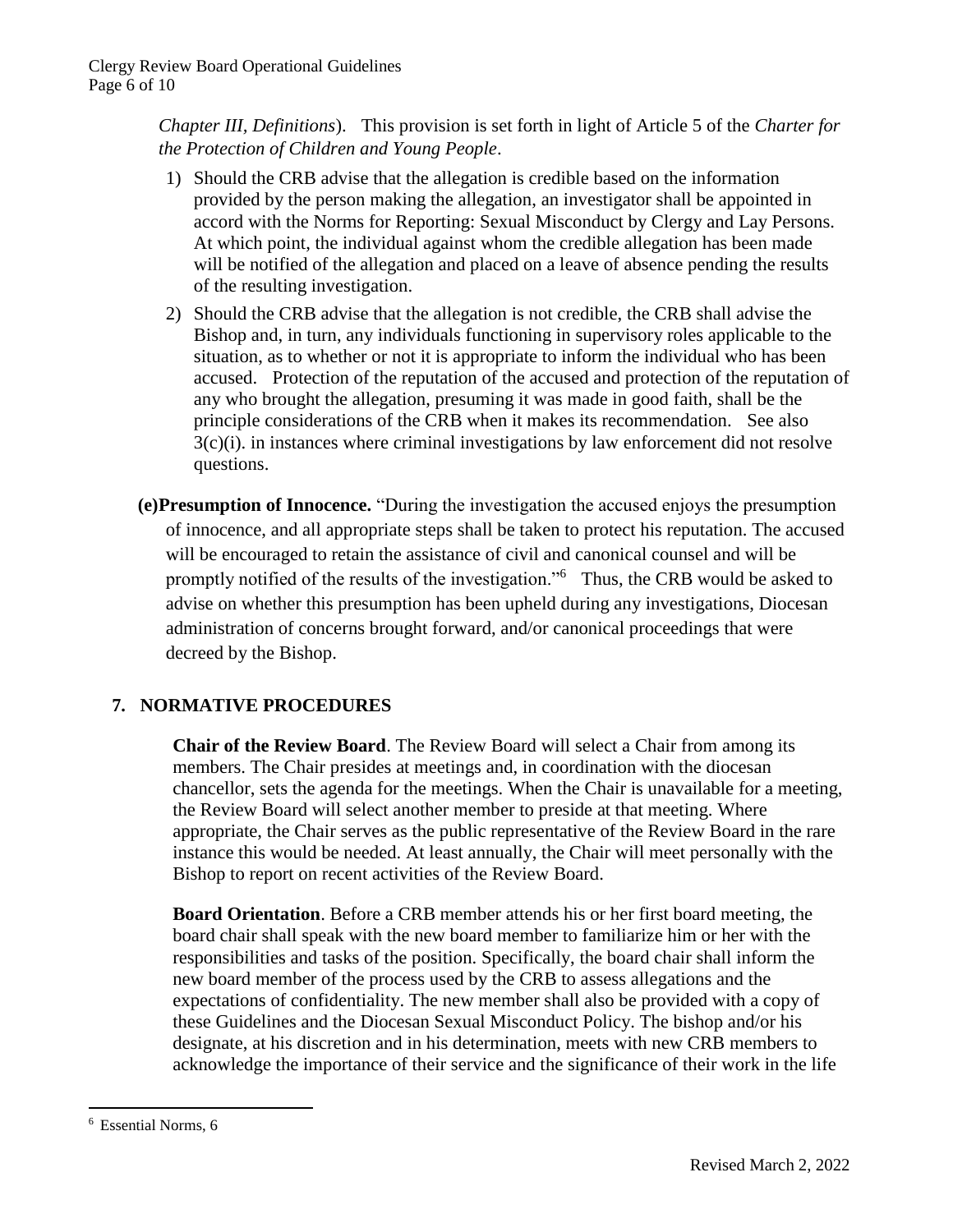of the diocese.

**Confidentiality.** The CRB is established as a confidential, consultative body. Each board member shall, at the beginning of his or her five-year term of service (and at the beginning of each renewed term thereafter, if applicable), shall sign a pledge to maintain confidence about CRB deliberations in the form set forth in Appendix A of these Guidelines. Confidentiality shall be maintained as to any third parties not a member or staff participant in the CRB. CRB members may discuss CRB matters among themselves outside the confines of a regular meeting, provided precautions are taken to guard against accidental disclosure of the information. The confidentiality obligations of each CRB member continue in perpetuity, even after the member is no longer serving on the CRB. (Appendix A)

**Meeting Frequency and Quorum.** The CRB meets at least once annually. A majority of the members constitute a quorum.

**Decision-making process**. The process of arriving at recommendations of the CRB shall be by consensus of the members. If consensus around a specific advisement to the bishop cannot be reached, by voice vote of the majority of board members serving, a mixed advisement shall be advanced to the bishop for his consideration.

**Communication with the Media.** As members of a confidential, consultative body, CRB members shall not speak to the media regarding CRB matters unless expressly authorized by the bishop. Generally, the Diocesan Director of Communications or, if specifically authorized, the board chair of the CRB, will be the media contact.

**Role of Diocesan Staff.** The bishop may designate certain members of the Diocesan staff to serve as liaisons to the CRB. Normally the purpose of such staff will be for purposes of schedulingmeetings, preparing meeting agendas, and taking meeting minutes. Diocesan staff liaisons serve in a non-voting capacity on the CRB (see also 5(a), Resource Panel).

#### **8. CONFLICTS OF INTEREST**

- **(a)** CRB members have a duty to conduct themselves without conflict to the interests of the CRB. While acting in their capacity as board members, they must put the duties and responsibilities of the CRB ahead of their personal interests, individual business interests, and third-party interests, including those of the individual schools, organizations, and churches to which they belong.
- **(b)** A "conflict of interest" is a transaction or a relationship, which presents, or may present, a conflict between a CRB member's obligations to the CRB, and the member's personal, business, or other interests.
- **(c)** Each CRB member is responsible for disclosing any potential or actual conflict of interest during their tenure on the CRB.
- **(d)** Not all conflicts of interest are prohibited or harmful. However, CRB members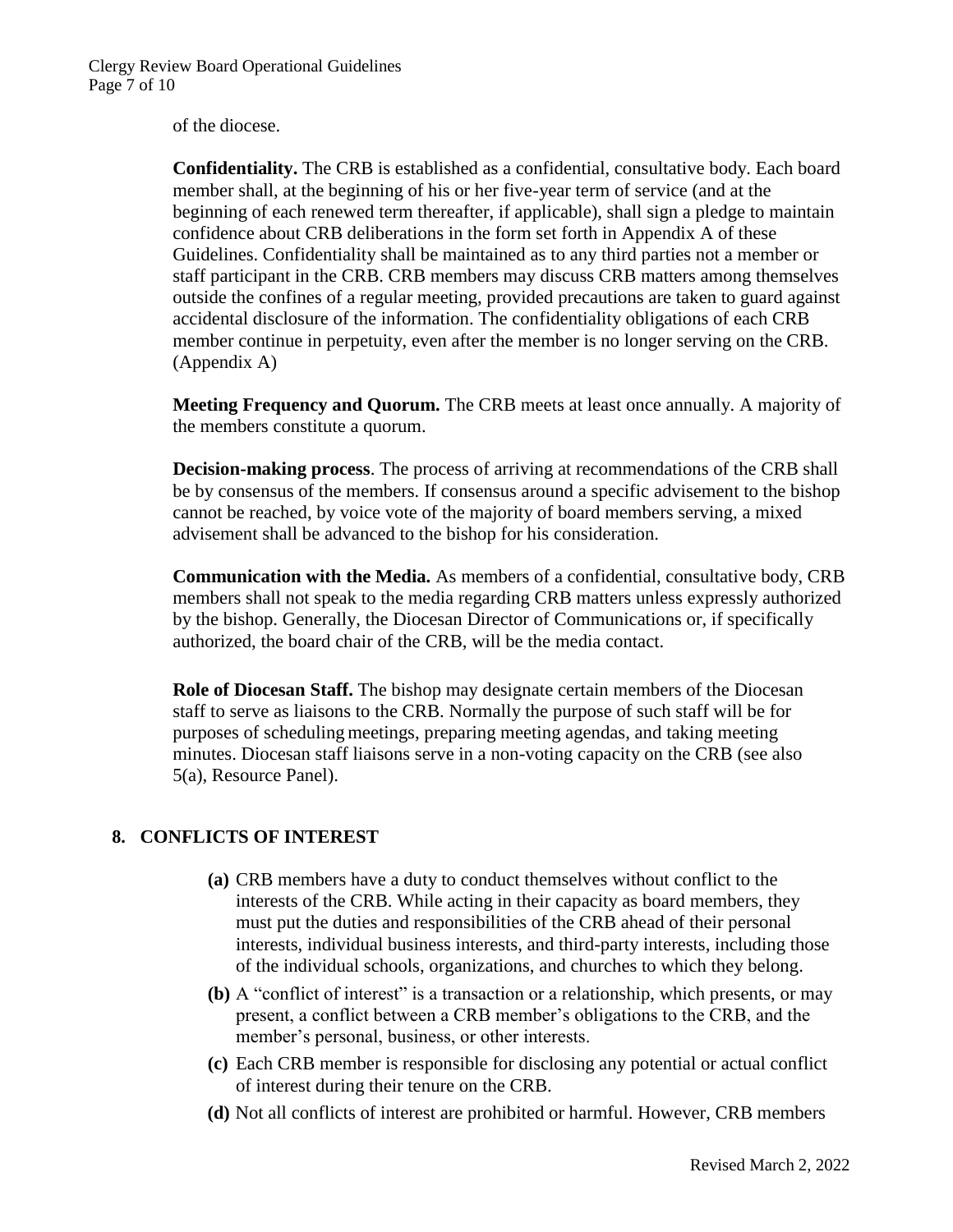are required to make full disclosure of all actual and potential conflicts when they arise. Upon such disclosure, the disinterested CRB members will determine by majority vote whether a conflict exists and what subsequent action is appropriate, if any. The disinterested members will also determine whether a candid discussion and vote on a matter can occur in the interested member's presence. If not, the CRB board chair will ask the interested member(s) to excuse themselves from participating in the meeting during discussion and voting on the matter. The disclosure of the conflict (and member recusal, if applicable) shall be noted in the CRB meeting minutes.

**(e)** The bishop may or may not attend CRB meetings. If the bishop attends and a majority of CRB members determine a candid discussion and vote on a matter cannot occur in the bishop's presence, the CRB board chair will ask the bishop to excuse himself from the meeting during the discussion and voting on that matter.

Adopted by the Clergy Review Board of the Diocese of Sioux Falls as appointed by the Bishop of Sioux Falls effective \_\_\_\_\_\_\_\_\_\_\_\_\_

\_\_\_\_\_\_\_\_\_\_\_\_\_\_\_\_\_\_\_\_\_\_\_\_\_\_\_\_\_\_\_\_\_\_\_ Clergy Review Board Chair

Approved:

Most Rev. Donald E. DeGrood Bishop of Sioux Falls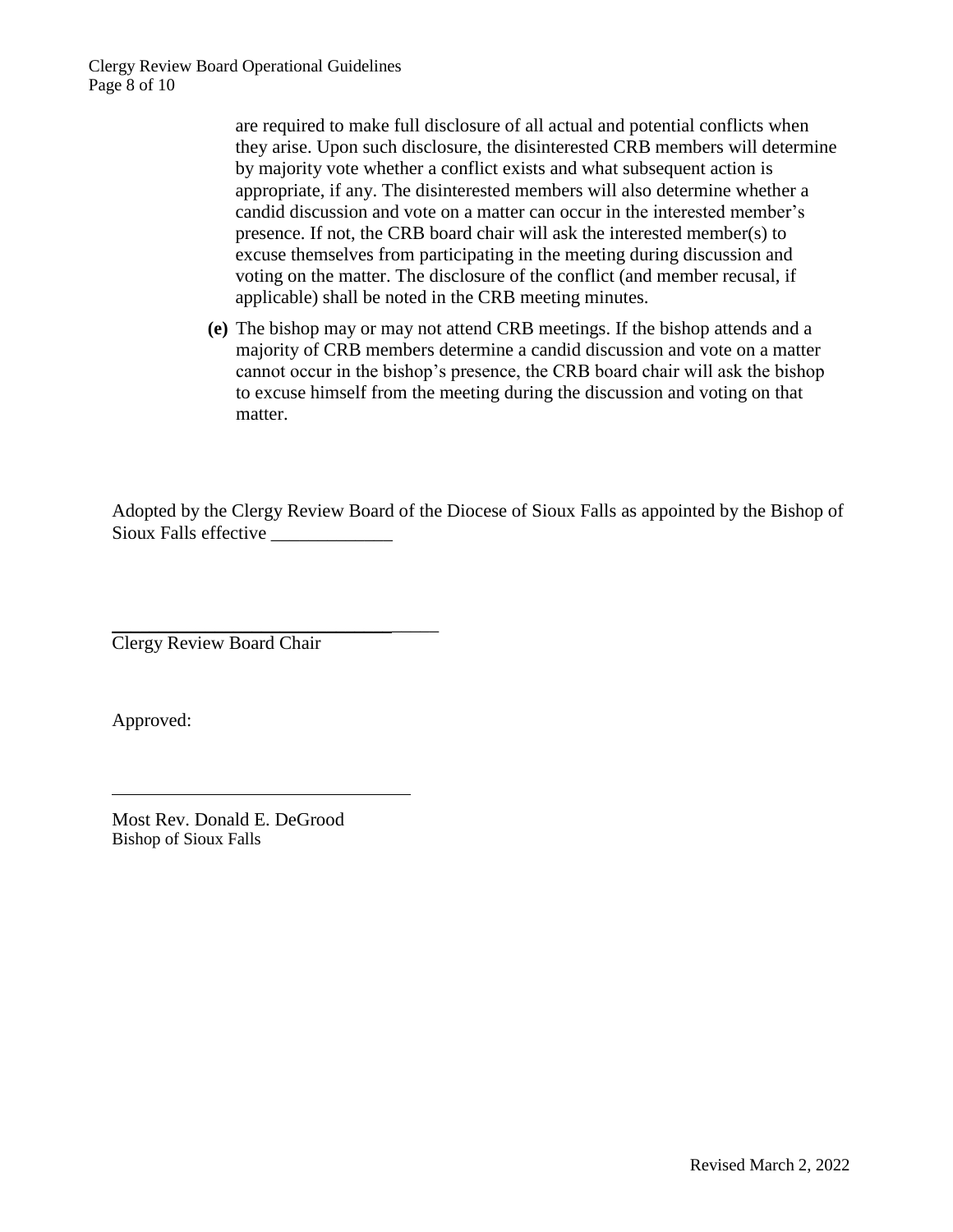

#### **The Code of Ethics and accompanying Agreement to adhere to it as follows:**

**1.1** Board members will not, at any time, display favoritism or preferential treatment of one case, case individual, or group of case individuals over any other, with the goal of impacting the result of such matter through favoritism or preferential treatment. Notwithstanding the forgoing, preference may be given to a particular case, case individual or group of case individuals, based on the significance of the facts surrounding the same. A case individual is defined as anyone directly or indirectly named in a case or anyone who has a material relationship with anyone directly or indirectly named in a case.

**1.2** No member may maintain a relationship with a case individual that could, as determined by the Chairperson in his/her reasonable discretion, materially:

**1.2.1** Conflict with the performance of the member's duties and responsibilities on the Board; or,

**1.2.2** Affect the member's independence or judgement.

**1.3** Board members will not interact with any case individual except in a professional manner in accordance with the diocesan Safe Environment Policies, as the same may be amended from time to time.

**1.4** Board members will never accept for themselves, any member of their family living in the same household as such member, or close associates, any personal (tangible or intangible) gifts, favors, or services from a case individual; from a member of a case individual's family living in the same household as such case individual; or close associate; no matter how trivial the gift or service may seem. No board member will give any gifts, favors, or services to case individuals, their family members living in the same household as such case individual, or close associates.

**1.5** Board members will not knowingly enter into any direct business relationship with case individuals or their family members living in the same household as such case individual (i.e. selling, buying, or trading personal property) while such matter is pending before the Board.

**1.6** No Board member will have outside contact (other than incidental contact) with a case individual, his/her family, or close associates while said case is under review, except for those activities which are an approved, integral part of the process of the Board.

**1.7** Board members shall disclose any material relationship with case individuals to the Chairperson that would contravene the terms of this Agreement. The Chairperson shall determine, with reasonable discretion, if a personal conflict exists. If the Chairperson determines that a personal conflict does exist, the Chairperson shall notify such Board member. Upon receipt of such notification, the Board member must immediately remove him/herself from all further proceedings in a given case.

**1.8** Board members will abstain from voting in any case, in which he/she has not heard or examined substantially all the evidence made available to all other Board members.